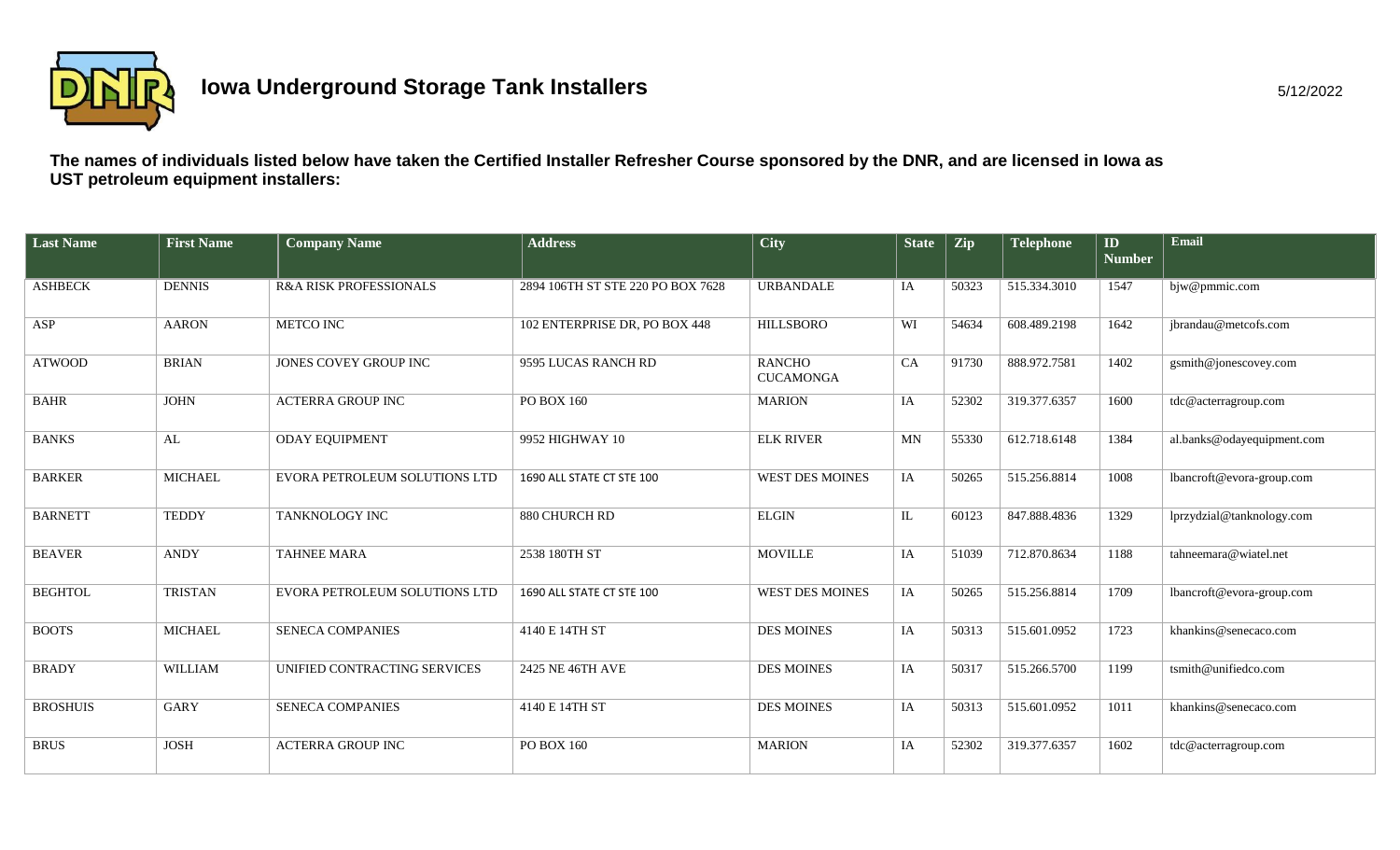| <b>Last Name</b>  | <b>First Name</b> | <b>Company Name</b>               | <b>Address</b>                    | <b>City</b>            | <b>State</b> | Zip   | <b>Telephone</b> | ID<br><b>Number</b> | E-Mail                    |
|-------------------|-------------------|-----------------------------------|-----------------------------------|------------------------|--------------|-------|------------------|---------------------|---------------------------|
| <b>BURK</b>       | <b>DANIEL</b>     | <b>SENECA COMPANIES</b>           | 4140 E 14TH ST                    | <b>DES MOINES</b>      | IA           | 50313 | 515.601.0952     | 1289                | khankins@senecaco.com     |
| <b>BURKHEIMER</b> | <b>GREG</b>       | OIL EQUIPMENT COMPANY             | <b>4701 LIEN RD</b>               | <b>MADISON</b>         | WI           | 53704 | 608.249.2881     | 1177                | msobczak@oilequipment.com |
| <b>BURTON</b>     | <b>JARED</b>      | EVORA PETROLEUM SOLUTIONS LTD     | 1690 ALL STATE CT STE 100         | <b>WEST DES MOINES</b> | IA           | 50265 | 515.256.8814     | 1493                | lbancroft@evora-group.com |
| <b>BUSH</b>       | <b>DEVIN</b>      | MIDWEST PETROLEUM EQUIPMENT       | 2300 S 7TH ST                     | <b>LINCOLN</b>         | $\rm NE$     | 68502 | 402.476.6681     | 1668                | info@mwpetroleum.com      |
| <b>BUTTLER</b>    | <b>CODY</b>       | <b>SENECA COMPANIES</b>           | 4140 E 14TH ST                    | <b>DES MOINES</b>      | IA           | 50313 | 515.601.0952     | 1411                | khankins@senecaco.com     |
| <b>BUTTLER</b>    | <b>JAMIE</b>      | <b>SENECA COMPANIES</b>           | 4140 E 14TH ST                    | <b>DES MOINES</b>      | IA           | 50313 | 515.601.0952     | 1288                | khankins@senecaco.com     |
| <b>CALHOON</b>    | <b>JEFF</b>       | TANKNOLOGY INC                    | 880 CHURCH RD                     | <b>ELGIN</b>           | $\mathbb{L}$ | 60123 | 847.888.4836     | 1331                | lprzydzial@tanknology.com |
| CARLSON           | <b>STEVE</b>      | OIL EQUIPMENT COMPANY             | <b>4701 LIEN RD</b>               | <b>MADISON</b>         | WI           | 53704 | 608.249.2881     | 1582                | msobczak@oilequipment.com |
| CARROLL           | <b>RICHARD</b>    | EVORA PETROLEUM SOLUTIONS LTD     | 1690 ALL STATE CT STE 100         | <b>WEST DES MOINES</b> | IA           | 50265 | 515.256.8814     | 1562                | lbancroft@evora-group.com |
| <b>CHRISTISEN</b> | <b>JOSHUA</b>     | TANKNOLOGY INC                    | 880 CHURCH RD                     | $ELGIN$                | $\mathbf{I}$ | 60123 | 847.888.4836     | 1725                | lprzydzial@tanknology.com |
| <b>CLARK</b>      | TIM               | CENTRAL PETROLEUM EQUIPMENT       | 109 TERRACE DR                    | <b>BLUE GRASS</b>      | IA           | 52726 | 563.381.5092     | 1454                | cpec@cpeconline.com       |
| <b>CLARK</b>      | <b>ROGER</b>      | CENTRAL PETROLEUM EQUIPMENT       | <b>109 TERRACE DR</b>             | <b>BLUE GRASS</b>      | IA           | 52726 | 563.381.5092     | 1017                | cpec@cpeconline.com       |
| <b>COOPER</b>     | <b>TERRY</b>      | <b>ACTERRA GROUP INC</b>          | PO BOX 160                        | <b>MARION</b>          | IA           | 52302 | 319.377.6357     | 1022                | tdc@acterragroup.com      |
| <b>CRAIG</b>      | <b>KEITH</b>      | <b>R&amp;A RISK PROFESSIONALS</b> | 2894 106TH ST STE 220 PO BOX 7628 | <b>URBANDALE</b>       | IA           | 50323 | 515.334.3010     | 1620                | bjw@pmmic.com             |
| <b>DAVIS</b>      | <b>GLEN</b>       | <b>SENECA COMPANIES</b>           | 4140 E 14TH ST                    | <b>DES MOINES</b>      | IA           | 50313 | 515.601.0952     | 1365                | khankins@senecaco.com     |
| <b>DAVIS</b>      | <b>MICHAEL</b>    | <b>SENECA COMPANIES</b>           | 4140 E 14TH ST                    | DES MOINES             | IA           | 50313 | 515.601.0952     | 1645                | khankins@senecaco.com     |
| <b>DOEDED</b>     | <b>MIKE</b>       | MIDWEST LIQUID SYSTEMS            | 1414 21ST AVE                     | <b>ELDORA</b>          | IA           | 50627 | 641.858.2668     | 1646                | mls@midwestliquid.com     |
| <b>DUNCAN</b>     | <b>DANIEL</b>     | <b>SENECA COMPANIES</b>           | 4140 E 14TH ST                    | <b>DES MOINES</b>      | IA           | 50313 | 515.601.0952     | 1437                | khankins@senecaco.com     |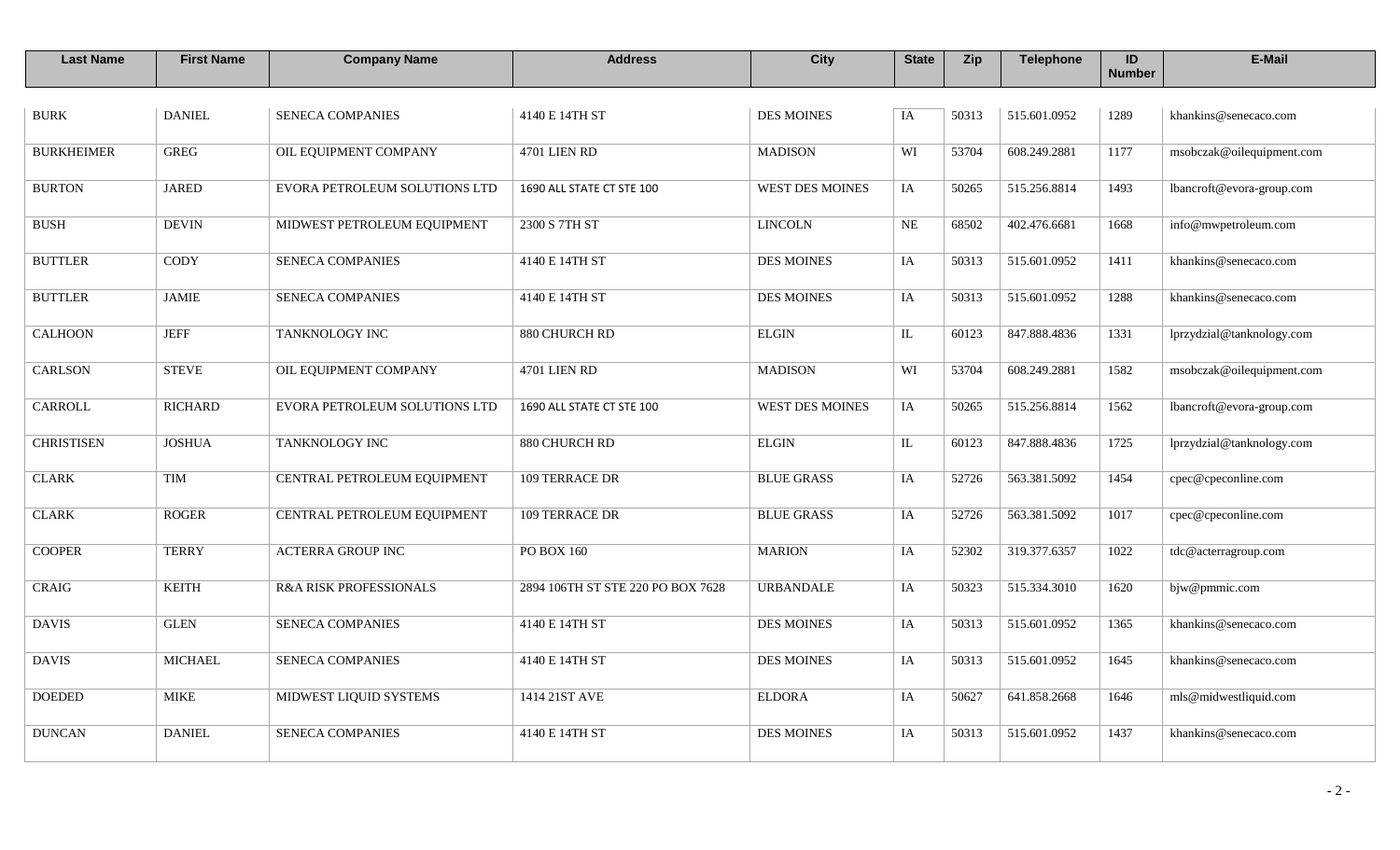| <b>Last Name</b>    | <b>First Name</b> | <b>Company Name</b>          | <b>Address</b>      | <b>City</b>            | <b>State</b> | Zip            | <b>Telephone</b> | ID<br><b>Number</b> | E-Mail                             |
|---------------------|-------------------|------------------------------|---------------------|------------------------|--------------|----------------|------------------|---------------------|------------------------------------|
|                     |                   |                              |                     |                        |              |                |                  |                     |                                    |
| <b>DYER</b>         | <b>MATTHEW</b>    | <b>SENECA COMPANIES</b>      | 4140 E 14TH ST      | <b>DES MOINES</b>      | IA           | 50313          | 515.601.0952     | 1721                | khankins@senecaco.com              |
| <b>ELLIOTT</b>      | PHILLIP           | NEUMAYER EQUIPMENT CO INC    | 5060 ARSENAL ST     | <b>ST. LOUIS</b>       | MO           | 63139          | 314.772.4501     | 1488                | phil_elliott@neumayerequipment.com |
| <b>ELLSBURY</b>     | <b>STEVE</b>      | UNIFIED CONTRACTING SERVICES | 2425 NE 46TH AVE    | <b>DES MOINES</b>      | IA           | 50317          | 515.266.5700     | 1173                | tsmith@unifiedco.com               |
| <b>EVANS</b>        | <b>ERIC</b>       | WALTS PETROLEUM SERVICE INC  | 5207 E JELINEK AVE  | <b>SCHOFIELD</b>       | WI           | 54476          | 715.359.4362     | 1524                | paulk@waltspetro.com               |
| <b>FARR</b>         | <b>TONY</b>       | <b>SENECA COMPANIES</b>      | 4140 E 14TH ST      | <b>DES MOINES</b>      | IA           | 50313          | 515.601.0952     | 1363                | khankins@senecaco.com              |
| <b>FORCH</b>        | <b>TRAPPER</b>    | <b>UST TESTING SERVICES</b>  | 2170 POCAHONTAS AVE | <b>CORRECTIONVILLE</b> | IA           | 51016-<br>8070 | 712.373.5794     | 1567                | usttesting@yahoo.com               |
| <b>FRAHM</b>        | <b>NOAH</b>       | <b>UST TESTING SERVICES</b>  | 2170 POCAHONTAS AVE | CORRECTIONVILLE        | IA           | 51016-<br>8070 | 712.373.5794     | 1647                | usttesting@yahoo.com               |
| <b>FRANKLIN</b>     | <b>JAMES</b>      | <b>SENECA COMPANIES</b>      | 4140 E 14TH ST      | <b>DES MOINES</b>      | IA           | 50313          | 515.601.0952     | 1491                | khankins@senecaco.com              |
| <b>FREELAND</b>     | <b>JONAH</b>      | <b>SENECA COMPANIES</b>      | 4140 E 14TH ST      | <b>DES MOINES</b>      | IA           | 50313          | 515.601.0952     | 1615                | khankins@senecaco.com              |
| <b>FRENCH</b>       | <b>JON</b>        | UNIFIED CONTRACTING SERVICES | 2425 NE 46TH AVE    | <b>DES MOINES</b>      | IA           | 50317          | 515.266.5700     | 1238                | tsmith@unifiedco.com               |
| <b>FRITZ</b>        | <b>PAUL</b>       | SIOUX EQUIPMENT COMPANY      | 1310 E 39TH ST N    | <b>SIOUX FALLS</b>     | <b>SD</b>    | 57104          | 605/334-1653     | 1561                | dalep@siouxequipment.com           |
| <b>GILLESPIE</b>    | TIM               | <b>SENECA COMPANIES</b>      | 4140 E 14TH ST      | <b>DES MOINES</b>      | IA           | 50313          | 515.601.0952     | 1648                | khankins@senecaco.com              |
| <b>GILLILAN</b>     | <b>MATTHEW</b>    | <b>SENECA COMPANIES</b>      | 4140 E 14TH ST      | <b>DES MOINES</b>      | IA           | 50313          | 515.601.0952     | 1537                | khankins@senecaco.com              |
| <b>GOTZ</b>         | <b>ANDY</b>       | WALTS PETROLEUM SERVICE INC  | 5207 E JELINEK AVE  | <b>SCHOFIELD</b>       | WI           | 54476          | 715.359.4362     | 1523                | paulk@waltspetro.com               |
| <b>GRIEPENSTROH</b> | <b>JOE</b>        | TANKNOLOGY INC               | 880 CHURCH RD       | $\rm ELGIN$            | $\mathbb{L}$ | 60123          | 847.888.4836     | 1303                | lprzydzial@tanknology.com          |
| <b>GRIFFITH</b>     | <b>WALTER</b>     | WESTMOR INDUSTRIES LLC       | PO BOX 683          | <b>MORRIS</b>          | MN           | 56267          | 320.589.2100     | 1048                | chris.tolifson@westmor-ind.com     |
| <b>HALL</b>         | <b>JON</b>        | TANKNOLOGY INC               | 880 CHURCH RD       | <b>ELGIN</b>           | IL           | 60123          | 847.888.4836     | 1672                | lprzydzial@tanknology.com          |
| <b>HANKEL</b>       | <b>EDWARD</b>     | <b>SENECA COMPANIES</b>      | 4140 E 14TH ST      | <b>DES MOINES</b>      | IA           | 50313          | 515.601.0952     | 1052                | khankins@senecaco.com              |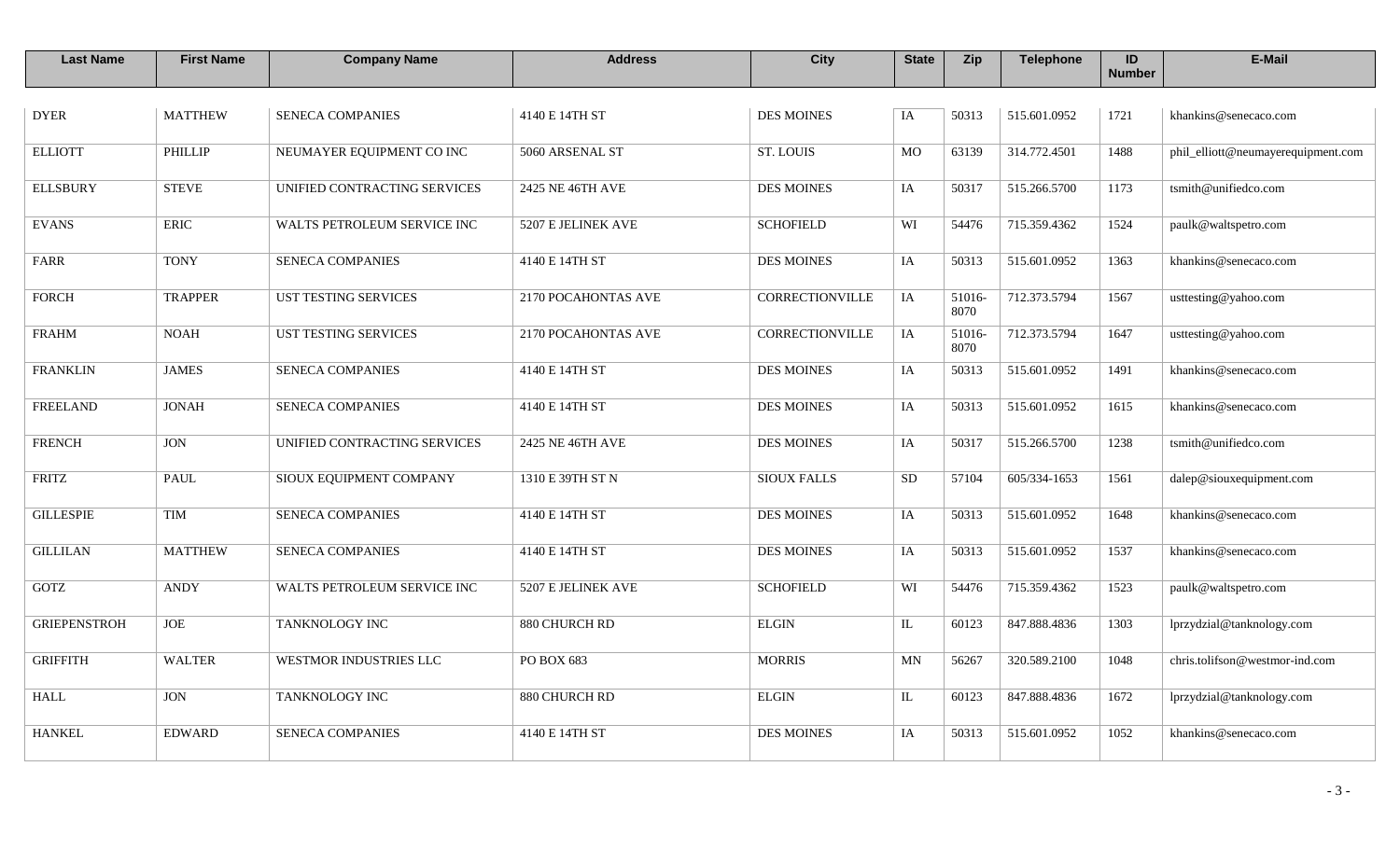| <b>Last Name</b>                    | <b>First Name</b> | <b>Company Name</b>           | <b>Address</b>     | <b>City</b>         | <b>State</b>             | Zip            | <b>Telephone</b> | ID<br><b>Number</b> | E-Mail                             |
|-------------------------------------|-------------------|-------------------------------|--------------------|---------------------|--------------------------|----------------|------------------|---------------------|------------------------------------|
| <b>HARRIGAN</b>                     | <b>RYAN</b>       | OIL EQUIPMENT COMPANY         | 4701 LIEN RD       | <b>MADISON</b>      | WI                       | 53704          | 608.249.2881     | 1387                | msobczak@oilequipment.com          |
| <b>HARRIS</b>                       | <b>CHAD</b>       | PIPECO INC                    | 610 29TH ST        | <b>BETTENDORF</b>   | IA                       | 52722          | 563.344.0700     | 1181                | debbie@pipecoinc.com               |
| <b>HARRIS</b>                       | <b>DEVON</b>      | NEUMAYER EQUIPMENT CO INC     | 5060 ARSENAL ST    | <b>ST. LOUIS</b>    | MO                       | 63139          | 314.772.4501     | 1571                | phil_elliott@neumayerequipment.com |
| <b>HARRIS</b>                       | <b>AUSTIN</b>     | TANKNOLOGY INC                | 880 CHURCH RD      | $\rm ELGIN$         | $\mathbf{I}$             | 60123          | 847.888.4836     | 1732                | lprzydzial@tanknology.com          |
| <b>HATHAWAY</b>                     | <b>TODD</b>       | SIOUX EQUIPMENT COMPANY       | 1310 E 39TH ST N   | <b>SIOUX FALLS</b>  | <b>SD</b>                | 57104          | 605/334-1653     | 1054                | dalep@siouxequipment.com           |
| <b>HAZELL</b>                       | <b>STEVE</b>      | NEUMAYER EQUIPMENT CO INC     | 5060 ARSENAL ST    | ST. LOUIS           | $_{\rm MO}$              | 63139          | 314.772.4501     | 1390                | phil_elliott@neumayerequipment.com |
| <b>HEIN</b>                         | <b>MASON</b>      | ROCHESTER PETROLEUM EQUIPMENT | 1205 SECOND AVE NW | <b>STEWARTVILLE</b> | $\ensuremath{\text{MN}}$ | 55976          | 507.533.9156     | 1649                | pkinyon@pump-meter.com             |
| <b>HILL</b>                         | <b>ROBERT</b>     | DOCKENDORF EQUIPMENT INC      | 830 E 15TH ST      | <b>SIOUX FALLS</b>  | <b>SD</b>                | 57101-<br>1212 | 605.336.2130     | 1059                | curt.s@dockendorf.biz              |
| <b>HOLCOMB</b>                      | <b>MICHAEL</b>    | ELLIOTT OIL COMPANY           | PO BOX 473         | <b>OTTUMWA</b>      | IA                       | 52501          | 641.684.4377     | 1286                | accounting@elliottoil.com          |
| <b>HOLETON</b>                      | <b>MITCHELL</b>   | <b>SENECA COMPANIES</b>       | 4140 E 14TH ST     | <b>DES MOINES</b>   | IA                       | 50313          | 515.601.0952     | 1559                | khankins@senecaco.com              |
| <b>HOLLIS JR</b>                    | <b>JERRY</b>      | HARCO SERVICES                | PO BOX 2347        | <b>KENNESAW</b>     | GA                       | 30156          | 770.917.8846     | 1218                | licenses@harcoservices.com         |
| <b>HORN</b>                         | <b>JAMES</b>      | SENECA COMPANIES              | 4140 E 14TH ST     | <b>DES MOINES</b>   | IA                       | 50313          | 515.601.0952     | 1063                | khankins@senecaco.com              |
| <b>HORST</b>                        | <b>ALAN</b>       | YANT EQUIPMENT INC            | 2309 N 15TH EAST   | <b>OMAHA</b>        | NE                       | 68110          | 402.345.6045     | 1065                | jbaker@yantequipment.com           |
| <b>HULIN</b>                        | WHEELER           | MID IOWA PETROLEUM SERVICES   | PO BOX 906         | MARSHALLTOWN        | IA                       | 50158          | 641.752.7575     | 1501                | debbie@midiowapetroleum.com        |
| <b>HUMBIRD</b>                      | <b>RITCHIE</b>    | NEUMAYER EQUIPMENT CO INC     | 5060 ARSENAL ST    | <b>ST. LOUIS</b>    | MO                       | 63139          | 314.772.4501     | 1572                | phil_elliott@neumayerequipment.com |
| <b>HUNT</b>                         | <b>TREVOR</b>     | <b>SENECA COMPANIES</b>       | 4140 E 14TH ST     | <b>DES MOINES</b>   | IA                       | 50313          | 515.601.0952     | 1619                | khankins@senecaco.com              |
| <b>INGLE</b>                        | <b>CARA</b>       | UNIFIED CONTRACTING SERVICES  | 2425 NE 46TH AVE   | <b>DES MOINES</b>   | IA                       | 50317          | 515.266.5700     | 1431                | tsmith@unifiedco.com               |
| <b>INIGUEZ-</b><br><b>HERNANDEZ</b> | <b>DONOVAN</b>    | <b>SENECA COMPANIES</b>       | 4140 E 14TH ST     | <b>DES MOINES</b>   | IA                       | 50313          | 515.601.0952     | 1650                | khankins@senecaco.com              |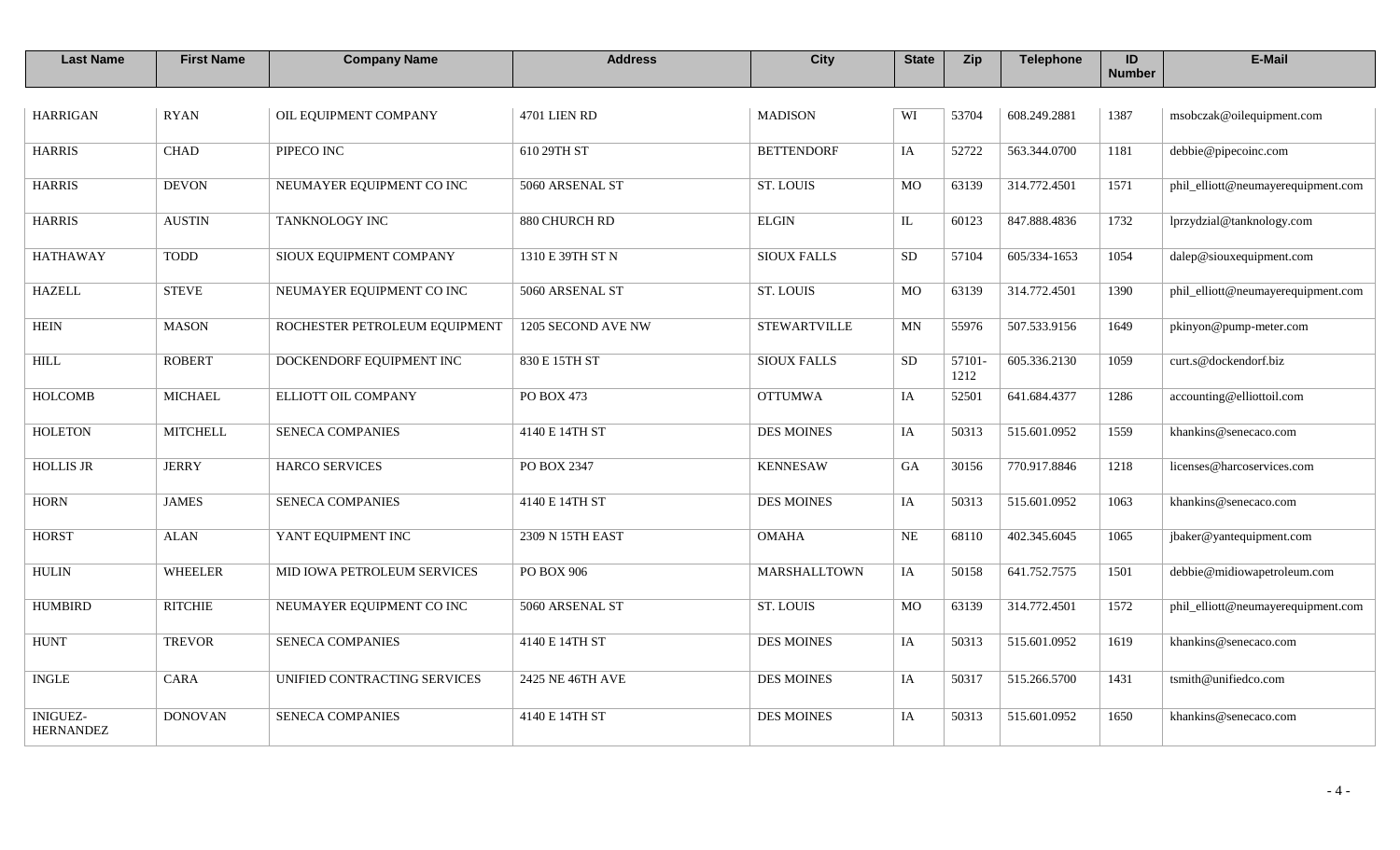| <b>Last Name</b>  | <b>First Name</b> | <b>Company Name</b>                                             | <b>Address</b>                | <b>City</b>         | <b>State</b> | Zip            | <b>Telephone</b> | ID<br><b>Number</b> | E-Mail                     |
|-------------------|-------------------|-----------------------------------------------------------------|-------------------------------|---------------------|--------------|----------------|------------------|---------------------|----------------------------|
|                   |                   |                                                                 |                               |                     |              |                |                  |                     |                            |
| <b>JACKSON</b>    | <b>KEVIN</b>      | <b>ILLINOIS OIL MARKETING</b><br><b>EQUIPMENT INC</b>           | 850 BRENKMAN DR               | <b>PEKIN</b>        | IL           | 61554          | 309.347.1819     | 1636                | cepkins@iome.com           |
| <b>JANKOVITZ</b>  | <b>MATTHEW</b>    | TANKNOLOGY INC                                                  | 880 CHURCH RD                 | <b>ELGIN</b>        | IL           | 60123          | 847.888.4836     | 1727                | lprzydzial@tanknology.com  |
| <b>JENSEN</b>     | <b>JON</b>        | METCO INC                                                       | 102 ENTERPRISE DR, PO BOX 448 | <b>HILLSBORO</b>    | WI           | 54634          | 608.489.2198     | 1622                | jbrandau@metcofs.com       |
| <b>JORDAHL</b>    | <b>WILLIAM</b>    | ROCHESTER PETROLEUM EQUIPMENT                                   | 1205 SECOND AVE NW            | <b>STEWARTVILLE</b> | MN           | 55976          | 507.533.9156     | 1441                | pkinyon@pump-meter.com     |
| <b>JUSTICE</b>    | <b>SCOTT</b>      | <b>BOLIN ENTERPRISES INC</b>                                    | 506 NE 15TH ST, PO BOX 70     | <b>CASEY</b>        | IL           | 62420          | 217.932.4533     | 1282                | scott.justice@bolininc.com |
| <b>KANNEDY</b>    | <b>JON</b>        | YANT EQUIPMENT INC                                              | 2309 N 15TH EAST              | <b>OMAHA</b>        | <b>NE</b>    | 68110          | 402.345.6045     | 1458                | jbaker@yantequipment.com   |
| <b>KAOHN</b>      | <b>BRANDON</b>    | MIDWEST PETROLEUM EQUIPMENT                                     | 2300 S 7TH ST                 | <b>LINCOLN</b>      | $\rm NE$     | 68502          | 402.476.6681     | 1667                | info@mwpetroleum.com       |
| <b>KAOHN</b>      | <b>TIMOTHY</b>    | MIDWEST PETROLEUM EQUIPMENT                                     | 2300 S 7TH ST                 | <b>LINCOLN</b>      | $\rm NE$     | 68502          | 402.476.6681     | 1073                | info@mwpetroleum.com       |
| <b>KENDRICK</b>   | <b>PARKER</b>     | SENECA COMPANIES                                                | 4140 E 14TH ST                | <b>DES MOINES</b>   | IA           | 50313          | 515.601.0952     | 1722                | khankins@senecaco.com      |
| <b>KING</b>       | <b>WILLIAM</b>    | <b>B&amp;H PETROLEUM EQUIPMENT</b>                              | 19932 STATE HWY 22            | <b>MANKATO</b>      | MN           | 56001-<br>7801 | 507.387.6629     | 1558                | bhpetroleum@live.com       |
| <b>KINYON</b>     | <b>PATRICK</b>    | ROCHESTER PETROLEUM EQUIPMENT                                   | 1205 SECOND AVE NW            | <b>STEWARTVILLE</b> | MN           | 55976          | 507.533.9156     | 1078                | pkinyon@pump-meter.com     |
| <b>KLASSEN</b>    | <b>FRANK</b>      | UNIFIED CONTRACTING SERVICES                                    | 2425 NE 46TH AVE              | <b>DES MOINES</b>   | IA           | 50317          | 515.266.5700     | 1640                | tsmith@unifiedco.com       |
| <b>KLUTMAN</b>    | <b>DEAN</b>       | DOCKENDORF EQUIPMENT INC                                        | 830 E 15TH ST                 | <b>SIOUX FALLS</b>  | <b>SD</b>    | 57101-<br>1212 | 605.336.2130     | 1652                | curt.s@dockendorf.biz      |
| <b>KNOWER</b>     | <b>JAMES</b>      | METCO INC                                                       | 102 ENTERPRISE DR, PO BOX 448 | <b>HILLSBORO</b>    | WI           | 54634          | 608.489.2198     | 1473                | jbrandau@metcofs.com       |
| <b>KOHLER</b>     | <b>BRYAN</b>      | <b>ACTERRA GROUP INC</b>                                        | PO BOX 160                    | <b>MARION</b>       | IA           | 52302          | 319.377.6357     | 1543                | tdc@acterragroup.com       |
| <b>KRATOCHVIL</b> | <b>SHAWN</b>      | CENTRAL PETROLEUM EQUIPMENT                                     | 109 TERRACE DR                | <b>BLUE GRASS</b>   | IA           | 52726          | 563.381.5092     | 1082                | cpec@cpeconline.com        |
| <b>KREMPA</b>     | <b>KEITH</b>      | <b>U.S.T. FUEL SOLUTIONS - UNIFIED</b><br>SERVICES OF TEXAS INC | 2110 GREENBRIAR DR            | SOUTHLAKE           | TX           | 76092          | 817.865.8398     | 1607                | admin@ustgc.com            |
| <b>KROMRIE</b>    | <b>DYLAN</b>      | UNIFIED CONTRACTING SERVICES                                    | 2425 NE 46TH AVE              | <b>DES MOINES</b>   | IA           | 50317          | 515.266.5700     | 1653                | tsmith@unifiedco.com       |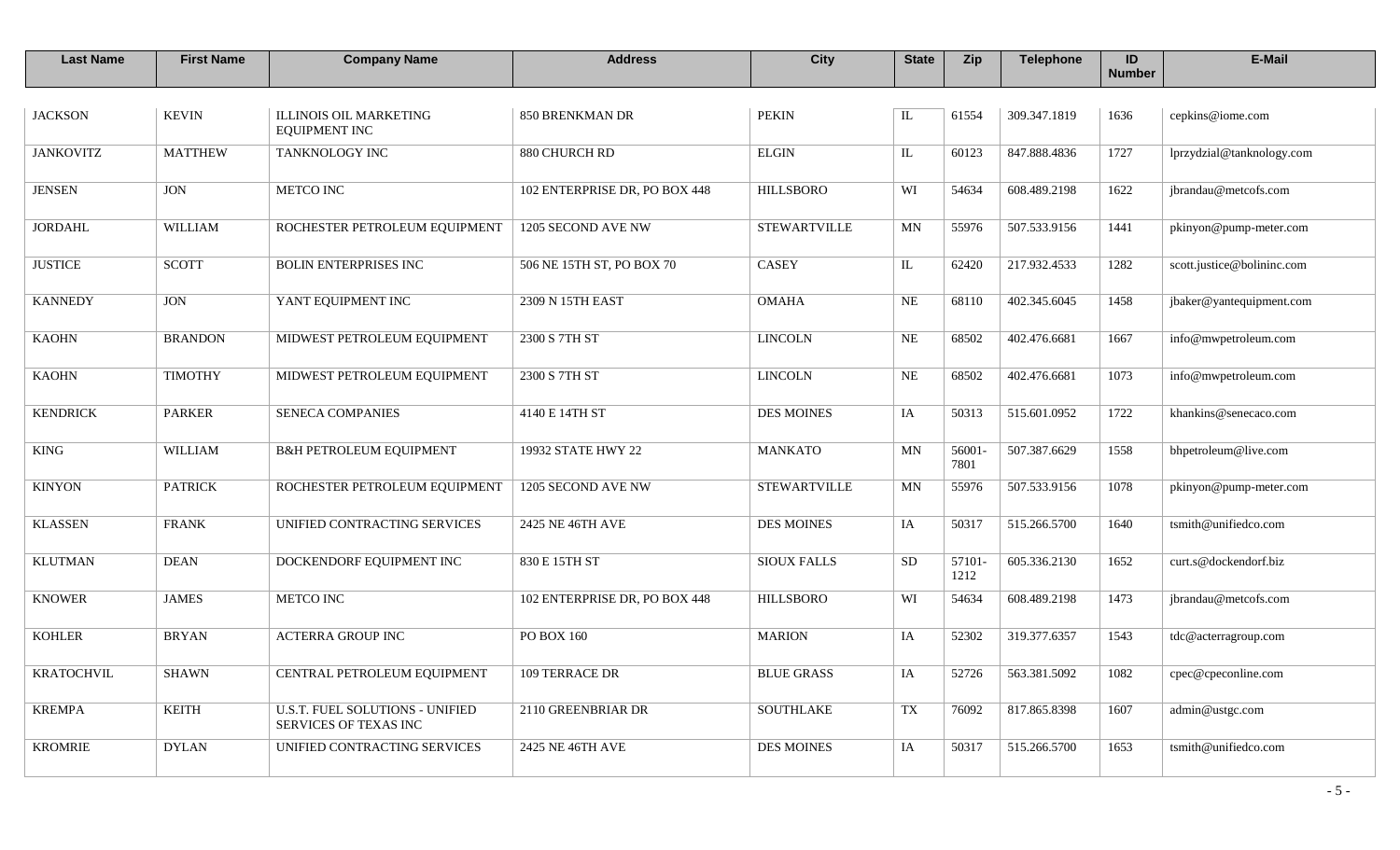| <b>Last Name</b> | <b>First Name</b> | <b>Company Name</b>                          | <b>Address</b>                    | <b>City</b>            | <b>State</b> | Zip           | <b>Telephone</b> | ID<br><b>Number</b> | E-Mail                      |
|------------------|-------------------|----------------------------------------------|-----------------------------------|------------------------|--------------|---------------|------------------|---------------------|-----------------------------|
|                  |                   |                                              |                                   |                        |              |               |                  |                     |                             |
| <b>KRUEGER</b>   | <b>RYAN</b>       | YANT EQUIPMENT INC                           | 2309 N 15TH EAST                  | <b>OMAHA</b>           | NE           | 68110         | 402.345.6045     | 1654                | jbaker@yantequipment.com    |
| <b>KRUSE</b>     | <b>JAMIE</b>      | R&A RISK PROFESSIONALS                       | 2894 106TH ST STE 220 PO BOX 7628 | <b>URBANDALE</b>       | IA           | 50323         | 515.334.3010     | 1319                | bjw@pmmic.com               |
| <b>LAMMERS</b>   | <b>KEITH</b>      | <b>B&amp;H PETROLEUM EQUIPMENT</b>           | 19932 STATE HWY 22                | <b>MANKATO</b>         | MN           | 56001<br>7801 | 507.387.6629     | 1381                | bhpetroleum@live.com        |
| <b>LANGEL</b>    | <b>CHAD</b>       | <b>R&amp;A RISK PROFESSIONALS</b>            | 2894 106TH ST STE 220 PO BOX 7628 | <b>URBANDALE</b>       | IA           | 50323         | 515.334.3010     | 1467                | bjw@pmmic.com               |
| LOWRY            | <b>JORDAN</b>     | <b>ECOSOURCE LLC</b>                         | <b>6424 UNIVERSITY AVE</b>        | <b>WINDSOR HEIGHTS</b> | IA           | 50324         | 515.250.6695     | 1495                | darren@ecosourceiowa.com    |
| <b>MACDONALD</b> | <b>SHANE</b>      | TANKNOLOGY INC                               | 880 CHURCH RD                     | <b>ELGIN</b>           | IL           | 60123         | 847.888.4836     | 1463                | lprzydzial@tanknology.com   |
| <b>MADOLE</b>    | <b>DONOVAN</b>    | UNIFIED CONTRACTING SERVICES                 | 2425 NE 46TH AVE                  | <b>DES MOINES</b>      | IA           | 50317         | 515.266.5700     | 1557                | tsmith@unifiedco.com        |
| <b>MATHIS</b>    | <b>CHAD</b>       | MIDWEST LIQUID SYSTEMS                       | 1414 21ST AVE                     | <b>ELDORA</b>          | IA           | 50627         | 641.858.2668     | 1719                | mls@midwestliquid.com       |
| <b>MCADAMS</b>   | <b>MIKE</b>       | <b>SENECA COMPANIES</b>                      | 4140 E 14TH ST                    | <b>DES MOINES</b>      | IA           | 50313         | 515.601.0952     | 1549                | khankins@senecaco.com       |
| <b>MCKIBBEN</b>  | <b>DAVID</b>      | MID IOWA PETROLEUM SERVICES                  | PO BOX 906                        | MARSHALLTOWN           | IA           | 50158         | 641.752.7575     | 1446                | debbie@midiowapetroleum.com |
| <b>MCKIM</b>     | <b>ROGER</b>      | UNIFIED CONTRACTING SERVICES                 | 2425 NE 46TH AVE                  | <b>DES MOINES</b>      | IA           | 50317         | 515.266.5700     | 1351                | tsmith@unifiedco.com        |
| <b>MCQUISTON</b> | <b>TYLER</b>      | <b>R&amp;A RISK PROFESSIONALS</b>            | 2894 106TH ST STE 220 PO BOX 7628 | <b>URBANDALE</b>       | IA           | 50323         | 515.334.3010     | 1296                | bjw@pmmic.com               |
| <b>MEDINA</b>    | <b>JONATHAN</b>   | UNIFIED CONTRACTING SERVICES                 | 2425 NE 46TH AVE                  | <b>DES MOINES</b>      | IA           | 50317         | 515.266.5700     | 1433                | tsmith@unifiedco.com        |
| <b>MEYER</b>     | <b>TROY</b>       | MIDWEST LIQUID SYSTEMS                       | 1414 21ST AVE                     | <b>ELDORA</b>          | IA           | 50627         | 641.858.2668     | 1093                | mls@midwestliquid.com       |
| <b>MEYER</b>     | <b>NATHAN</b>     | STENSTROM PETROLEUM SERVICES<br><b>GROUP</b> | 2422 CENTER ST                    | <b>ROCKFORD</b>        | IL           | 61107         | 815.398.6250     | 1657                | natem@rstenstrom.com        |
| <b>MEYER</b>     | <b>EUGENE</b>     | MIDWEST LIQUID SYSTEMS                       | 1414 21ST AVE                     | <b>ELDORA</b>          | IA           | 50627         | 641.858.2668     | 1091                | mls@midwestliquid.com       |
| <b>MEYER</b>     | <b>STACY</b>      | <b>ACTERRA GROUP INC</b>                     | PO BOX 160                        | <b>MARION</b>          | IA           | 52302         | 319.377.6357     | 1481                | tdc@acterragroup.com        |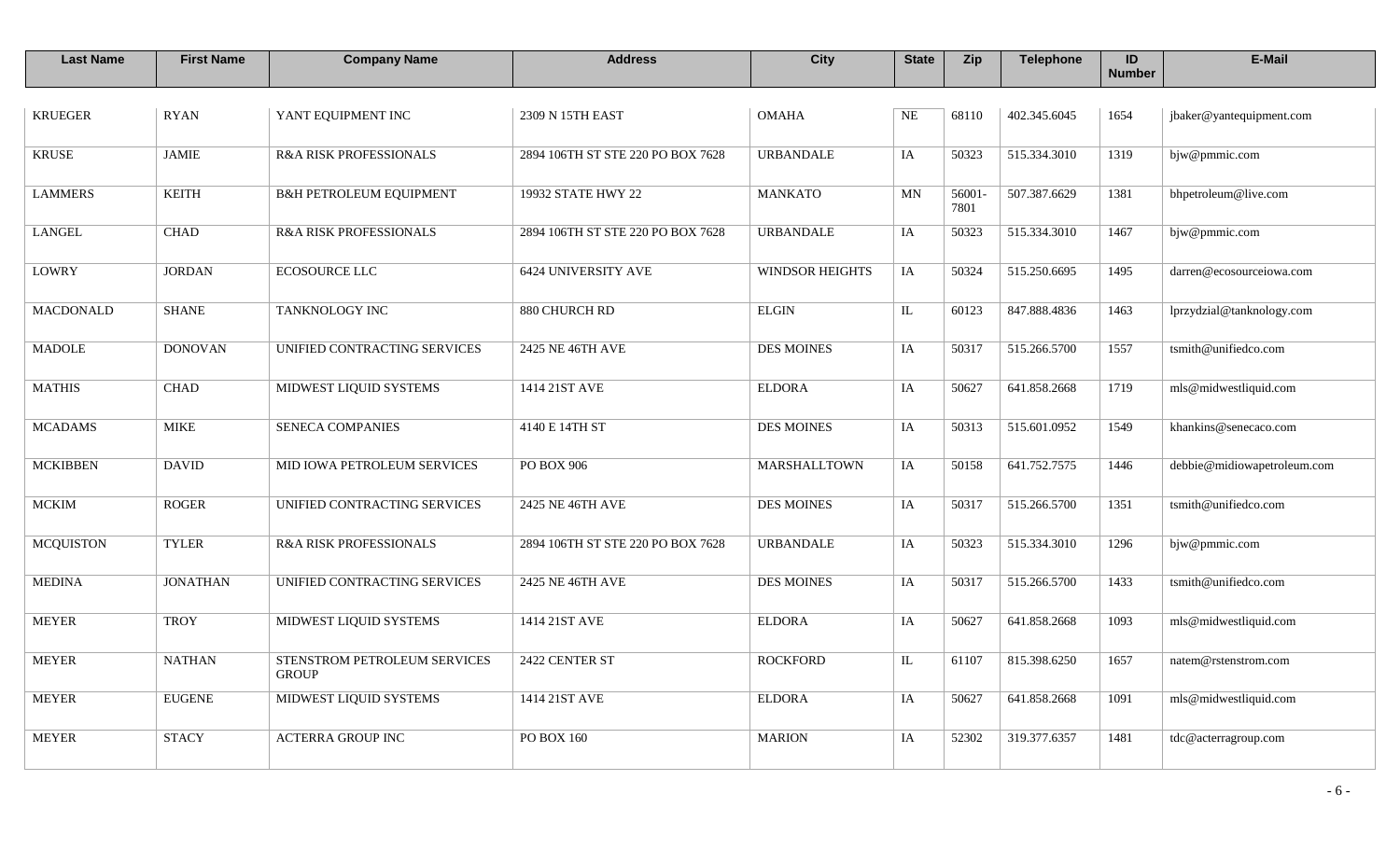| <b>Last Name</b>   | <b>First Name</b> | <b>Company Name</b>           | <b>Address</b>                    | <b>City</b>         | <b>State</b> | Zip           | <b>Telephone</b> | ID<br><b>Number</b> | E-Mail                             |
|--------------------|-------------------|-------------------------------|-----------------------------------|---------------------|--------------|---------------|------------------|---------------------|------------------------------------|
| <b>MILLER</b>      | <b>DAVID</b>      | DDS ENVIRONMENTAL INC         | PO BOX 3359                       | <b>SAN DIMAS</b>    | CA           | 91773         | 909.394.1050     | 1095                | dlacount@ddsenv.com                |
| <b>MILLER</b>      | <b>AARON</b>      | CASEYS GENERAL STORES         | 3305 SE DELAWARE AVE              | <b>ANKENY</b>       | IA           | 50021<br>8045 | 515.446.6743     | 1410                | aaron.miller@caseys.com            |
| <b>MILLER</b>      | ZACH              | ROCHESTER PETROLEUM EQUIPMENT | 1205 SECOND AVE NW                | <b>STEWARTVILLE</b> | MN           | 55976         | 507.533.9156     | 1621                | pkinyon@pump-meter.com             |
| <b>MILLER</b>      | <b>GREGORY</b>    | <b>SENECA COMPANIES</b>       | 4140 E 14TH ST                    | <b>DES MOINES</b>   | IA           | 50313         | 515.601.0952     | 1658                | khankins@senecaco.com              |
| <b>MORNINGSTAR</b> | <b>LYNN</b>       | PIPECO INC                    | 610 29TH ST                       | <b>BETTENDORF</b>   | IA           | 52722         | 563.344.0700     | 1184                | debbie@pipecoinc.com               |
| <b>MORRIS</b>      | <b>RUSSELL</b>    | <b>SENECA COMPANIES</b>       | 4140 E 14TH ST                    | <b>DES MOINES</b>   | IA           | 50313         | 515.601.0952     | 1097                | khankins@senecaco.com              |
| <b>MORRIS</b>      | <b>TRAVIS</b>     | <b>METCO INC</b>              | 102 ENTERPRISE DR, PO BOX 448     | <b>HILLSBORO</b>    | WI           | 54634         | 608.489.2198     | 1395                | jbrandau@metcofs.com               |
| <b>MORRISON</b>    | <b>ROBERT</b>     | <b>SENECA COMPANIES</b>       | 4140 E 14TH ST                    | <b>DES MOINES</b>   | IA           | 50313         | 515.601.0952     | 1349                | khankins@senecaco.com              |
| <b>NEFF</b>        | <b>DARREN</b>     | TANKNOLOGY INC                | 880 CHURCH RD                     | <b>ELGIN</b>        | IL           | 60123         | 847.888.4836     | 1573                | lprzydzial@tanknology.com          |
| <b>NEWKIRK</b>     | <b>ROBERT</b>     | WALTS PETROLEUM SERVICE INC   | 5207 E JELINEK AVE                | <b>SCHOFIELD</b>    | WI           | 54476         | 715.359.4362     | 1522                | paulk@waltspetro.com               |
| <b>NICKELL</b>     | <b>SETH</b>       | NEUMAYER EQUIPMENT CO INC     | 5060 ARSENAL ST                   | <b>ST. LOUIS</b>    | MO           | 63139         | 314.772.4501     | 1684                | phil_elliott@neumayerequipment.com |
| <b>NOLTING</b>     | <b>BRANDON</b>    | <b>NOLTING AND SONS</b>       | 1820 5TH AVE S                    | FORT DODGE          | $\rm IA$     | 50501         | 515.269.0329     | 1472                | noltingandsons@gmail.com           |
| <b>NOLTING</b>     | <b>NICHOLAS</b>   | <b>NOLTING AND SONS</b>       | 1820 5TH AVE S                    | <b>FORT DODGE</b>   | IA           | 50501         | 515.269.0329     | 1448                | noltingandsons@gmail.com           |
| <b>NOLTING</b>     | <b>GREG</b>       | NOLTING AND SONS              | 1820 5TH AVE S                    | FORT DODGE          | $\rm IA$     | 50501         | 515.269.0329     | 1311                | noltingandsons@gmail.com           |
| <b>NUSSE</b>       | <b>DANIEL</b>     | <b>KWIK TRIP INC</b>          | 1626 OAK ST                       | <b>LA CROSSE</b>    | WI           | 54602         | 608.791.4347     | 1624                | sdelagrave@kwiktrip.com            |
| <b>ONEIL</b>       | <b>BRIAN</b>      | R&A RISK PROFESSIONALS        | 2894 106TH ST STE 220 PO BOX 7628 | <b>URBANDALE</b>    | IA           | 50323         | 515.334.3010     | 1546                | bjw@pmmic.com                      |
| <b>OSVOLD</b>      | <b>DANIEL</b>     | <b>SENECA COMPANIES</b>       | 4140 E 14TH ST                    | <b>DES MOINES</b>   | IA           | 50313         | 515.601.0952     | 1720                | khankins@senecaco.com              |
| <b>PALMER</b>      | <b>GRANT</b>      | <b>SENECA COMPANIES</b>       | 4140 E 14TH ST                    | <b>DES MOINES</b>   | IA           | 50313         | 515.601.0952     | 1436                | khankins@senecaco.com              |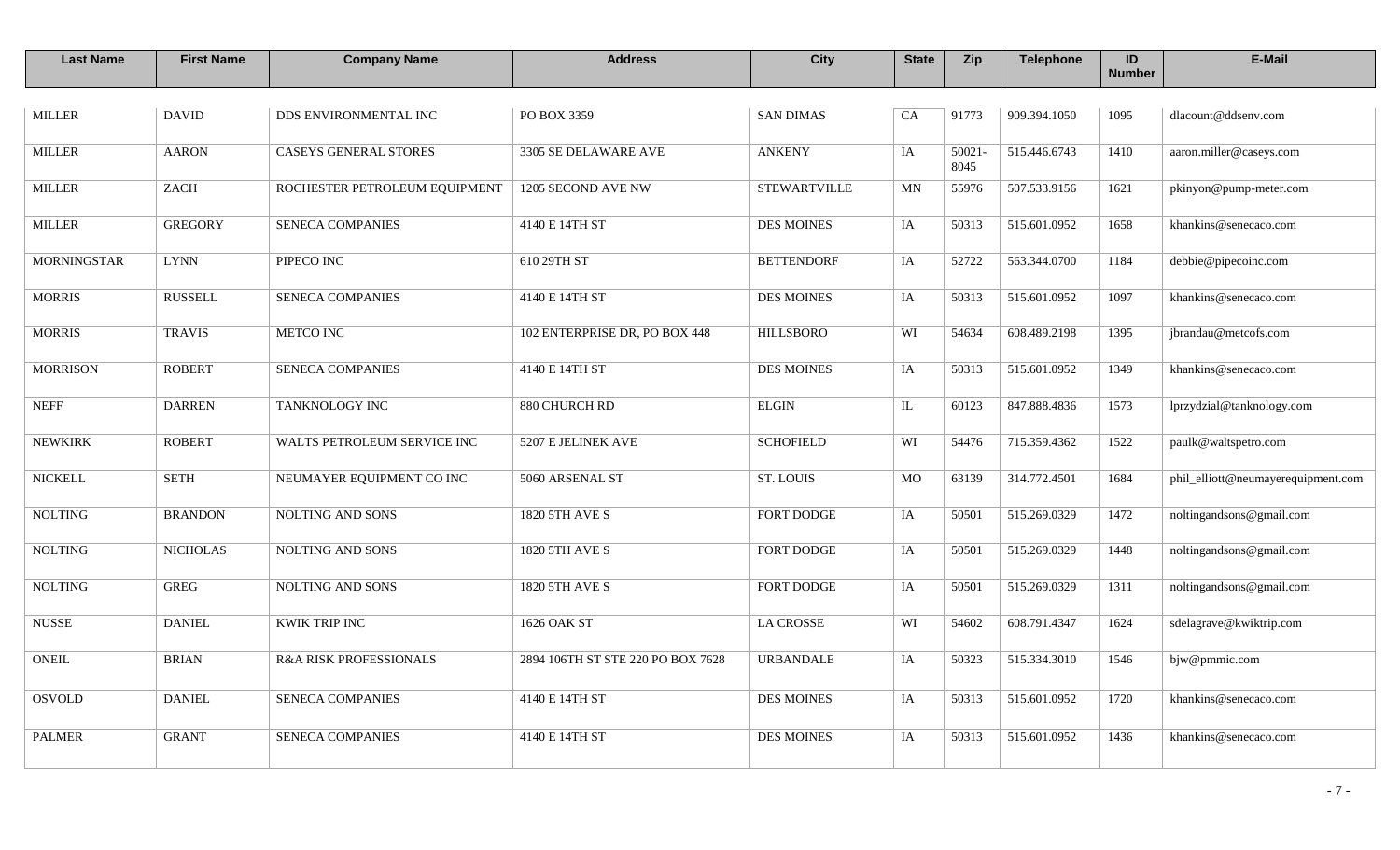| <b>Last Name</b>  | <b>First Name</b> | <b>Company Name</b>           | <b>Address</b>                    | <b>City</b>            | <b>State</b> | <b>Zip</b>     | <b>Telephone</b> | ID<br><b>Number</b> | E-Mail                     |
|-------------------|-------------------|-------------------------------|-----------------------------------|------------------------|--------------|----------------|------------------|---------------------|----------------------------|
| <b>PATTERSON</b>  | <b>ZACHARY</b>    | <b>SENECA COMPANIES</b>       | 4140 E 14TH ST                    | <b>DES MOINES</b>      | IA           | 50313          | 515.601.0952     | 1609                | khankins@senecaco.com      |
| PAYNE-JOHNSON     | ZACK              | DOCKENDORF EQUIPMENT INC      | 830 E 15TH ST                     | <b>SIOUX FALLS</b>     | <b>SD</b>    | 57101-<br>1212 | 605.336.2130     | 1659                | curt.s@dockendorf.biz      |
| <b>PELTIER</b>    | <b>DALE</b>       | SIOUX EQUIPMENT COMPANY       | 1310 E 39TH ST N                  | <b>SIOUX FALLS</b>     | <b>SD</b>    | 57104          | 605/334-1653     | 1566                | dalep@siouxequipment.com   |
| <b>PETERSEN</b>   | <b>PETER TIM</b>  | <b>UST TESTING SERVICES</b>   | 2170 POCAHONTAS AVE               | <b>CORRECTIONVILLE</b> | IA           | 51016-<br>8070 | 712.373.5794     | 1106                | usttesting@yahoo.com       |
| <b>PETERSEN</b>   | <b>NICHOLAS</b>   | <b>UST TESTING SERVICES</b>   | 2170 POCAHONTAS AVE               | <b>CORRECTIONVILLE</b> | IA           | 51016-<br>8070 | 712.373.5794     | 1261                | usttesting@yahoo.com       |
| <b>PHILLIPS</b>   | <b>ANDREW</b>     | EVORA PETROLEUM SOLUTIONS LTD | 1690 ALL STATE CT STE 100         | <b>WEST DES MOINES</b> | IA           | 50265          | 515.256.8814     | 1710                | Ibancroft@evora-group.com  |
| <b>PHIPPS</b>     | BRAD              | UNIFIED CONTRACTING SERVICES  | 2425 NE 46TH AVE                  | <b>DES MOINES</b>      | IA           | 50317          | 515.266.5700     | 1498                | tsmith@unifiedco.com       |
| <b>PHIPPS</b>     | <b>DAVID</b>      | SENECA COMPANIES              | 4140 E 14TH ST                    | <b>DES MOINES</b>      | IA           | 50313          | 515.601.0952     | 1324                | khankins@senecaco.com      |
| <b>POTTEBAUM</b>  | <b>BRIAN</b>      | R&A RISK PROFESSIONALS        | 2894 106TH ST STE 220 PO BOX 7628 | <b>URBANDALE</b>       | IA           | 50323          | 515.334.3010     | 1108                | bjw@pmmic.com              |
| <b>POTTS</b>      | <b>KEITH</b>      | PEMC COMPANY                  | 13952 ARBOR CIRCLE                | <b>OMAHA</b>           | NE           | 68144          | 402.333.3240     | 1217                | keith_pemcco@cox.net       |
| <b>PRITCHETT</b>  | <b>SCOTT</b>      | DOCKENDORF EQUIPMENT INC      | 830 E 15TH ST                     | <b>SIOUX FALLS</b>     | <b>SD</b>    | 57101-<br>1212 | 605.336.2130     | 1179                | curt.s@dockendorf.biz      |
| QUIJANO           | <b>CHRISTIAN</b>  | R&A RISK PROFESSIONALS        | 2894 106TH ST STE 220 PO BOX 7628 | <b>URBANDALE</b>       | IA           | 50323          | 515.334.3010     | 1208                | bjw@pmmic.com              |
| <b>RENFRO</b>     | <b>LARRY</b>      | TANK TECH INC                 | PO BOX 17                         | <b>BLODGETT</b>        | MO           | 63824          | 573.471.1932     | 1529                | jonathan@tanktech.com      |
| <b>REYNOLDS</b>   | <b>ROBERT</b>     | <b>SENECA COMPANIES</b>       | 4140 E 14TH ST                    | <b>DES MOINES</b>      | IA           | 50313          | 515.601.0952     | 1111                | khankins@senecaco.com      |
| <b>ROGERS III</b> | <b>JACK</b>       | MIDWEST LIQUID SYSTEMS        | 1414 21ST AVE                     | <b>ELDORA</b>          | IA           | 50627          | 641.858.2668     | 1660                | mls@midwestliquid.com      |
| <b>SADDORIS</b>   | JIM               | <b>ILLOWA ENTERPRISES INC</b> | 2703 4TH AVE                      | <b>MOLINE</b>          | IL           | 61265          | 309.762.1729     | 1354                | illowa@sbcglobal.net       |
| <b>SANTEE</b>     | <b>MATTHEW</b>    | <b>BOLIN ENTERPRISES INC</b>  | 506 NE 15TH ST, PO BOX 70         | <b>CASEY</b>           | IL           | 62420          | 217.932.4533     | 1345                | scott.justice@bolininc.com |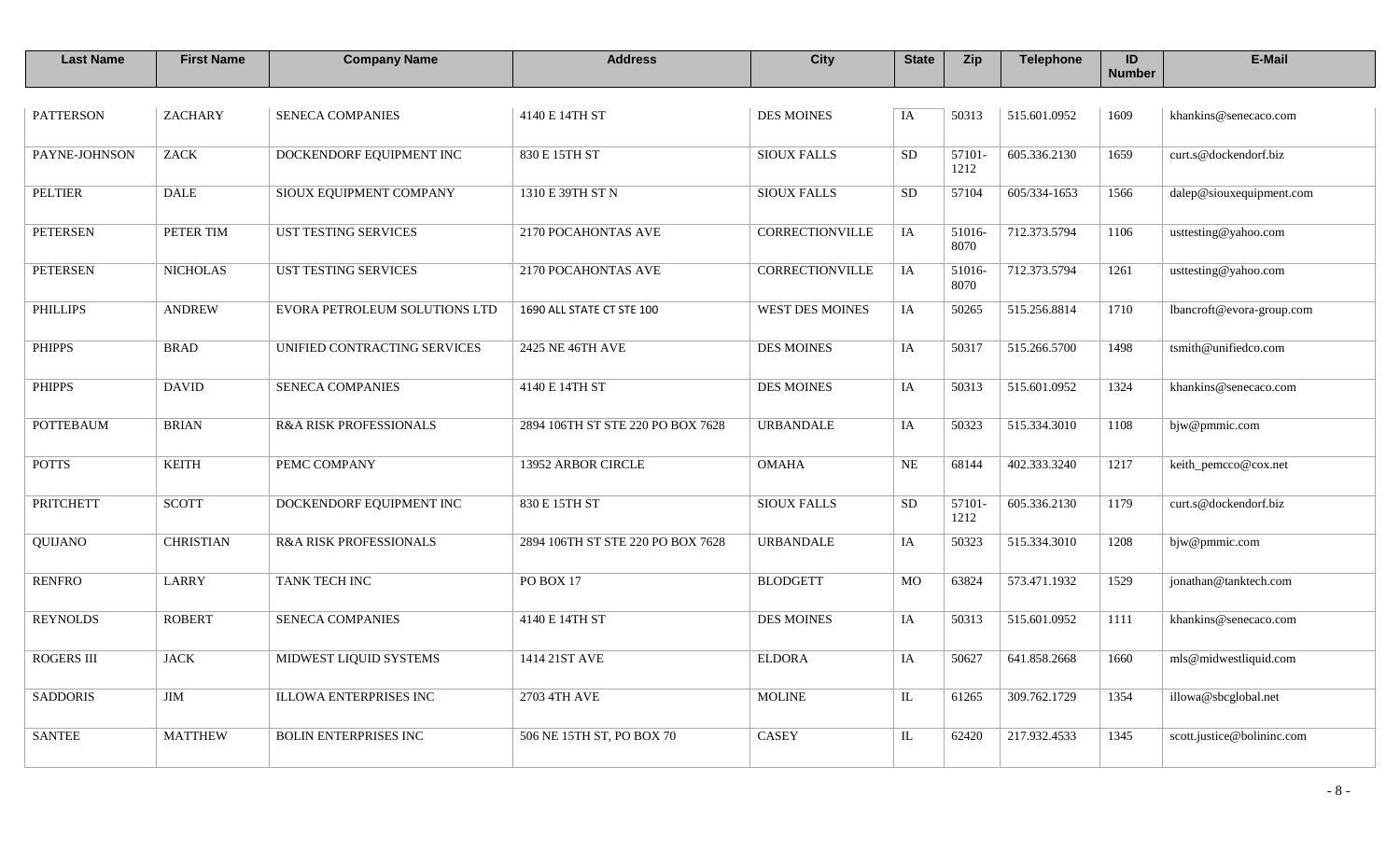| <b>Last Name</b>  | <b>First Name</b>  | <b>Company Name</b>                                   | <b>Address</b>                | <b>City</b>            | <b>State</b> | Zip   | <b>Telephone</b> | ID<br><b>Number</b> | E-Mail                             |
|-------------------|--------------------|-------------------------------------------------------|-------------------------------|------------------------|--------------|-------|------------------|---------------------|------------------------------------|
| <b>SCHAAB</b>     | <b>JOHN</b>        | TANKNOLOGY INC                                        | 880 CHURCH RD                 | $\rm ELGIN$            | IL           | 60123 | 847.888.4836     | 1320                | lprzydzial@tanknology.com          |
| <b>SCHAFER</b>    | <b>ROBERT</b>      | PIPECO INC                                            | 610 29TH ST                   | <b>BETTENDORF</b>      | IA           | 52722 | 563.344.0700     | 1117                | debbie@pipecoinc.com               |
| <b>SCHNEIDER</b>  | <b>RICK</b>        | EVORA PETROLEUM SOLUTIONS LTD                         | 1690 ALL STATE CT STE 100     | <b>WEST DES MOINES</b> | IA           | 50265 | 515.256.8814     | 1628                | lbancroft@evora-group.com          |
| <b>SCHROEDER</b>  | <b>CORY</b>        | WESTMOR INDUSTRIES LLC                                | PO BOX 683                    | <b>MORRIS</b>          | MN           | 56267 | 320.589.2100     | 1430                | chris.tolifson@westmor-ind.com     |
| <b>SCHUMACHER</b> | <b>JOHN</b>        | <b>ILLINOIS OIL MARKETING</b><br><b>EQUIPMENT INC</b> | 850 BRENKMAN DR               | <b>PEKIN</b>           | IL           | 61554 | 309.347.1819     | 1306                | cepkins@iome.com                   |
| <b>SCHUMACHER</b> | <b>JARED</b>       | <b>ILLINOIS OIL MARKETING</b><br><b>EQUIPMENT INC</b> | 850 BRENKMAN DR               | <b>PEKIN</b>           | IL           | 61554 | 309.347.1819     | 1635                | cepkins@iome.com                   |
| <b>SEBRANEK</b>   | <b>ETHAN</b>       | METCO INC                                             | 102 ENTERPRISE DR, PO BOX 448 | <b>HILLSBORO</b>       | WI           | 54634 | 608.489.2198     | 1666                | jbrandau@metcofs.com               |
| <b>SEELEY</b>     | $_{\mathrm{JOSH}}$ | NEUMAYER EQUIPMENT CO INC                             | 5060 ARSENAL ST               | ST. LOUIS              | MO           | 63139 | 314.772.4501     | 1450                | phil_elliott@neumayerequipment.com |
| <b>SEMMEN</b>     | PETE               | ROCHESTER PETROLEUM EQUIPMENT                         | 1205 SECOND AVE NW            | <b>STEWARTVILLE</b>    | MN           | 55976 | 507.533.9156     | 1189                | pkinyon@pump-meter.com             |
| <b>SENJEM</b>     | <b>DUSTIN</b>      | ROCHESTER PETROLEUM EQUIPMENT                         | 1205 SECOND AVE NW            | <b>STEWARTVILLE</b>    | MN           | 55976 | 507.533.9156     | 1442                | pkinyon@pump-meter.com             |
| <b>SHEEDER</b>    | <b>MATTHEW</b>     | APEX COMPANIES                                        | 3227 99TH ST                  | <b>URBANDALE</b>       | IA           | 50322 | 515.727.8025     | 1425                | cparrish@apexcos.com               |
| <b>SHERVEY</b>    | <b>RANDY</b>       | WESTMOR INDUSTRIES LLC                                | PO BOX 683                    | <b>MORRIS</b>          | MN           | 56267 | 320.589.2100     | 1610                | chris.tolifson@westmor-ind.com     |
| <b>SIMMONS</b>    | <b>TATE</b>        | SENECA COMPANIES                                      | 4140 E 14TH ST                | <b>DES MOINES</b>      | IA           | 50313 | 515.601.0952     | 1429                | khankins@senecaco.com              |
| <b>SIMMS</b>      | <b>BRADLEY</b>     | UNIFIED CONTRACTING SERVICES                          | 2425 NE 46TH AVE              | <b>DES MOINES</b>      | IA           | 50317 | 515.266.5700     | 1123                | tsmith@unifiedco.com               |
| <b>SIMPSON</b>    | <b>JIMMIE</b>      | PIPECO INC                                            | 610 29TH ST                   | <b>BETTENDORF</b>      | IA           | 52722 | 563.344.0700     | 1182                | debbie@pipecoinc.com               |
| <b>SNETHEN</b>    | <b>LUCAS</b>       | MIDWEST PETROLEUM EQUIPMENT                           | 2300 S 7TH ST                 | <b>LINCOLN</b>         | $\rm NE$     | 68502 | 402.476.6681     | 1671                | info@mwpetroleum.com               |
| <b>SOMMER</b>     | <b>KRISTOPHER</b>  | <b>B2 ENVIRONMENTAL INC</b>                           | 4503 S 90TH ST                | <b>OMAHA</b>           | NE           | 68127 | 402.330.0763     | 1222                | krisarritt@b2e.com                 |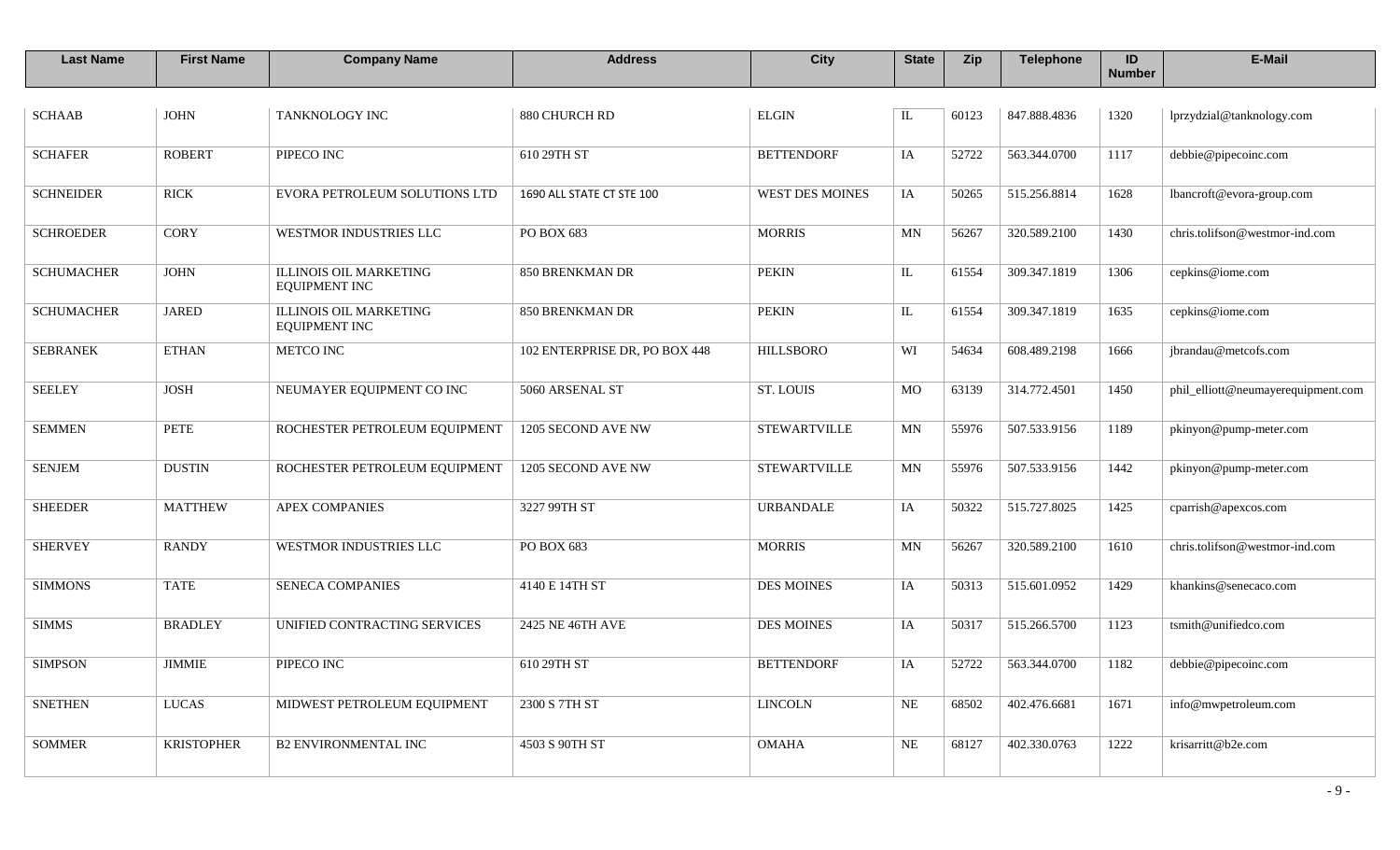| <b>Last Name</b> | <b>First Name</b> | <b>Company Name</b>               | <b>Address</b>                    | <b>City</b>            | <b>State</b> | Zip   | <b>Telephone</b> | ID<br><b>Number</b> | E-Mail                         |
|------------------|-------------------|-----------------------------------|-----------------------------------|------------------------|--------------|-------|------------------|---------------------|--------------------------------|
| <b>SPOONER</b>   | <b>DAVID</b>      | EVORA PETROLEUM SOLUTIONS LTD     | 1690 ALL STATE CT STE 100         | <b>WEST DES MOINES</b> | IA           | 50265 | 515.256.8814     | 1708                | lbancroft@evora-group.com      |
| <b>SPRAGUE</b>   | <b>MICHAEL</b>    | <b>DICKS PETROLEUM</b>            | 106 THIRD AVE NE, PO BOX 729      | <b>TRIPOLI</b>         | IA           | 50676 | 319/882-3093     | 1126                | mike@dickspetroleum.com        |
| <b>STAM</b>      | SAM               | ELLIOTT OIL COMPANY               | PO BOX 473                        | <b>OTTUMWA</b>         | IA           | 52501 | 641.684.4377     | 1128                | accounting@elliottoil.com      |
| <b>STARK</b>     | <b>PATRICK</b>    | <b>SENECA COMPANIES</b>           | 4140 E 14TH ST                    | DES MOINES             | IA           | 50313 | 515.601.0952     | 1565                | khankins@senecaco.com          |
| <b>STOUT</b>     | <b>MARK</b>       | <b>R&amp;A RISK PROFESSIONALS</b> | 2894 106TH ST STE 220 PO BOX 7628 | <b>URBANDALE</b>       | IA           | 50323 | 515.334.3010     | 1505                | bjw@pmmic.com                  |
| <b>STUBBS</b>    | <b>JAMES</b>      | R&A RISK PROFESSIONALS            | 2894 106TH ST STE 220 PO BOX 7628 | <b>URBANDALE</b>       | IA           | 50323 | 515.334.3010     | 1279                | bjw@pmmic.com                  |
| <b>TAYLOR</b>    | <b>GENE</b>       | WESTMOR INDUSTRIES LLC            | PO BOX 683                        | <b>MORRIS</b>          | MN           | 56267 | 320.589.2100     | 1471                | chris.tolifson@westmor-ind.com |
| <b>THOMPSON</b>  | <b>IAN</b>        | WESTMOR INDUSTRIES LLC            | PO BOX 683                        | <b>MORRIS</b>          | MN           | 56267 | 320.589.2100     | 1427                | chris.tolifson@westmor-ind.com |
| <b>TIENSVOLD</b> | <b>DANIEL</b>     | MIDWEST LIQUID SYSTEMS            | 1414 21ST AVE                     | <b>ELDORA</b>          | IA           | 50627 | 641.858.2668     | 1133                | mls@midwestliquid.com          |
| <b>TOLIFSON</b>  | <b>JOSH</b>       | WESTMOR INDUSTRIES LLC            | PO BOX 683                        | <b>MORRIS</b>          | MN           | 56267 | 320.589.2100     | 1500                | chris.tolifson@westmor-ind.com |
| <b>TOMMAN</b>    | <b>JOSEPH</b>     | KWIK TRIP INC                     | 1626 OAK ST                       | <b>LA CROSSE</b>       | WI           | 54602 | 608.791.4347     | 1714                | sdelagrave@kwiktrip.com        |
| <b>TREZEK</b>    | <b>MATTHEW</b>    | OIL EQUIPMENT COMPANY             | <b>4701 LIEN RD</b>               | <b>MADISON</b>         | WI           | 53704 | 608.249.2881     | 1576                | msobczak@oilequipment.com      |
| <b>TUCKER</b>    | <b>JOSEPH</b>     | R&A RISK PROFESSIONALS            | 2894 106TH ST STE 220 PO BOX 7628 | <b>URBANDALE</b>       | IA           | 50323 | 515.334.3010     | 1597                | bjw@pmmic.com                  |
| <b>TUTT</b>      | <b>JESSE</b>      | <b>SENECA COMPANIES</b>           | 4140 E 14TH ST                    | <b>DES MOINES</b>      | IA           | 50313 | 515.601.0952     | 1483                | khankins@senecaco.com          |
| VAN EVERY        | <b>JOSH</b>       | EVORA PETROLEUM SOLUTIONS LTD     | 1690 ALL STATE CT STE 100         | <b>WEST DES MOINES</b> | IA           | 50265 | 515.256.8814     | 1711                | lbancroft@evora-group.com      |
| <b>VIGESAA</b>   | <b>MARK</b>       | WESTMOR INDUSTRIES LLC            | PO BOX 683                        | <b>MORRIS</b>          | MN           | 56267 | 320.589.2100     | 1274                | chris.tolifson@westmor-ind.com |